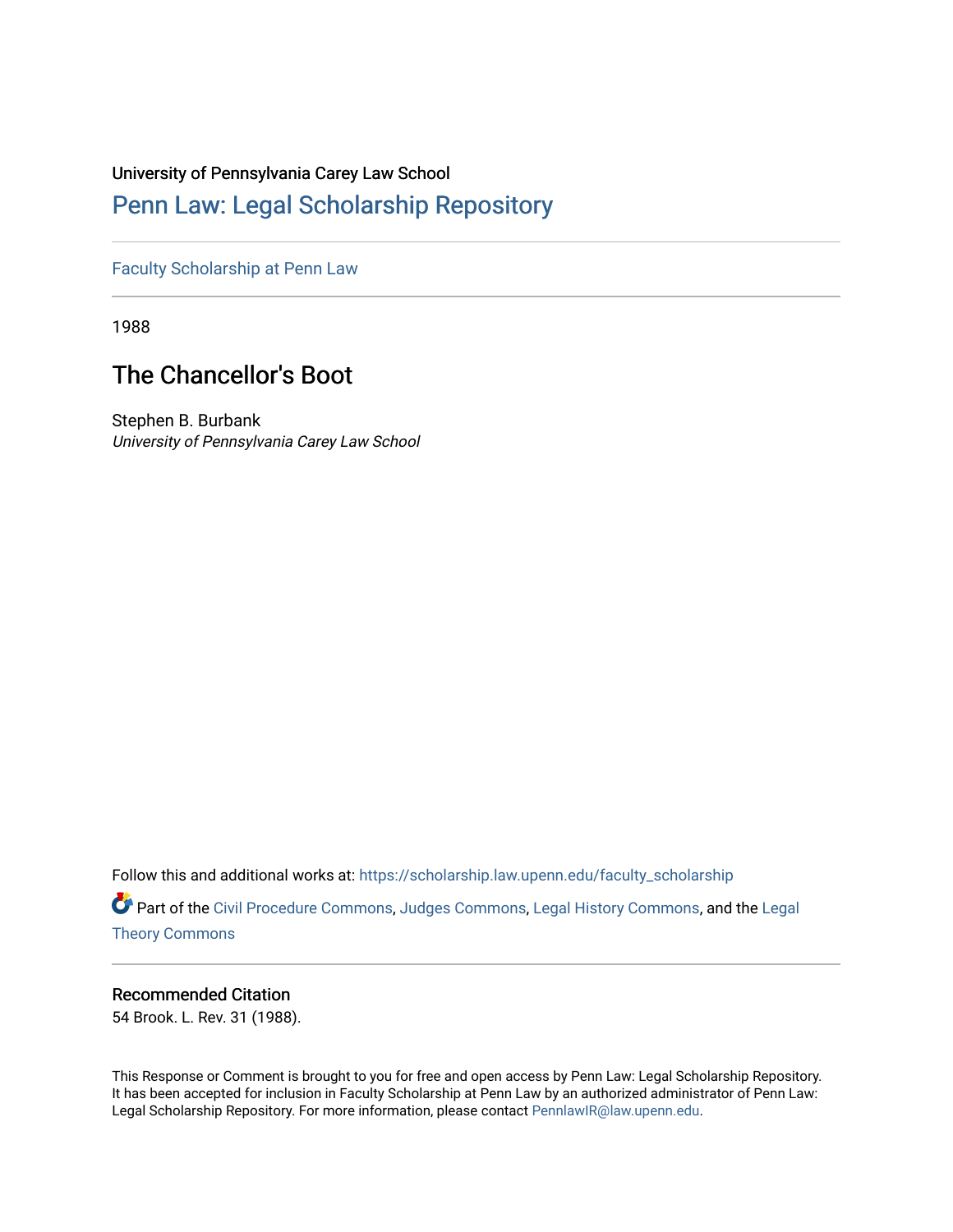### THE CHANCELLOR'S BOOT

#### Stephen B. Burbank\*

It is a privilege to comment on a paper by Judge Weinstein, of whom one can say, after Justice Jackson: "He is not non-final because he is inferior, but he is inferior only because he is nonfinal."1 At least comparing the Judge's opinion on Rule 11 sanctions in Eastway Construction Corp. v. City of New York2 with the opinions of his "superiors"3 leaves that abiding impression. A comparison of those opinions also recalls another tribute to Walter Wheeler Cook,<sup>4</sup> whose deconstruction of Joseph Beale's vested rights theory, in the words of Brainerd Currie, "discredited ... [it] as thoroughly as the intellect of one man can ever discredit the intellectual product of another."<sup>5</sup> One hears much these days about the independence of the federal judiciary; one hears less about the independence of individual federal judges. I suspect that Judge Weinstein's years in academe contributed more than deep learning to his career as a judge.

For one in my position to spend all his time distributing bouquets would be as surprising as a book reviewer spending any of his time talking about the book.<sup>6</sup> Lest I surprise the

' See Brown v. Allen, 344 U.S. 443, 540 (1953) (Jackson, J., concurring).

<sup>+</sup> Dean Carrington's paper, see supra note \*, was entitled "An Appreciation of Walter Wheeler Cook, Erie, and the Rules Enabling Act."

• B. CuRRIE, SELECTED EssAYS ON THE CoNFLICT or LAws 6 (1963).

Book reviews are of two types: those in which the reviewer has read the book, and those (the vast majority) in which he has not. When the book has been read this is shown by pointing out a few printers' errors, but this is the only difference between the two, and, normally, a perfectly satisfactory review

<sup>\*</sup> Professor of Law, University of Pennsylvania. A.B. 1968, J.D. 1973, Harvard University. The author presented these comments on Judge Weinstein's paper, together with comments on a paper by Dean Paul Carrington, Duke Law School, at the meeting of the Section of Civil Procedure, American Association of Law Schools, on January 9, 1988.

<sup>2</sup>637 F. Supp. 558 (E.D.N.Y. 1986) (demonstrating on remand why sanctions inappropriate).

<sup>3</sup>Eastway Const. Corp. v. City of New York, 762 F.2d 243 (2d Cir. 1985) (reversing denial of sanctions and requiring sanction of attorney's fees); Eastway Const. Corp. v. City of New York, 821 F.2d 121, 123 (2d Cir. 1987) (increasing sanction of \$1,000 imposed by Judge Weinstein on client to \$10,000 on client and attorney without explanation why the former constituted an abuse of discretion).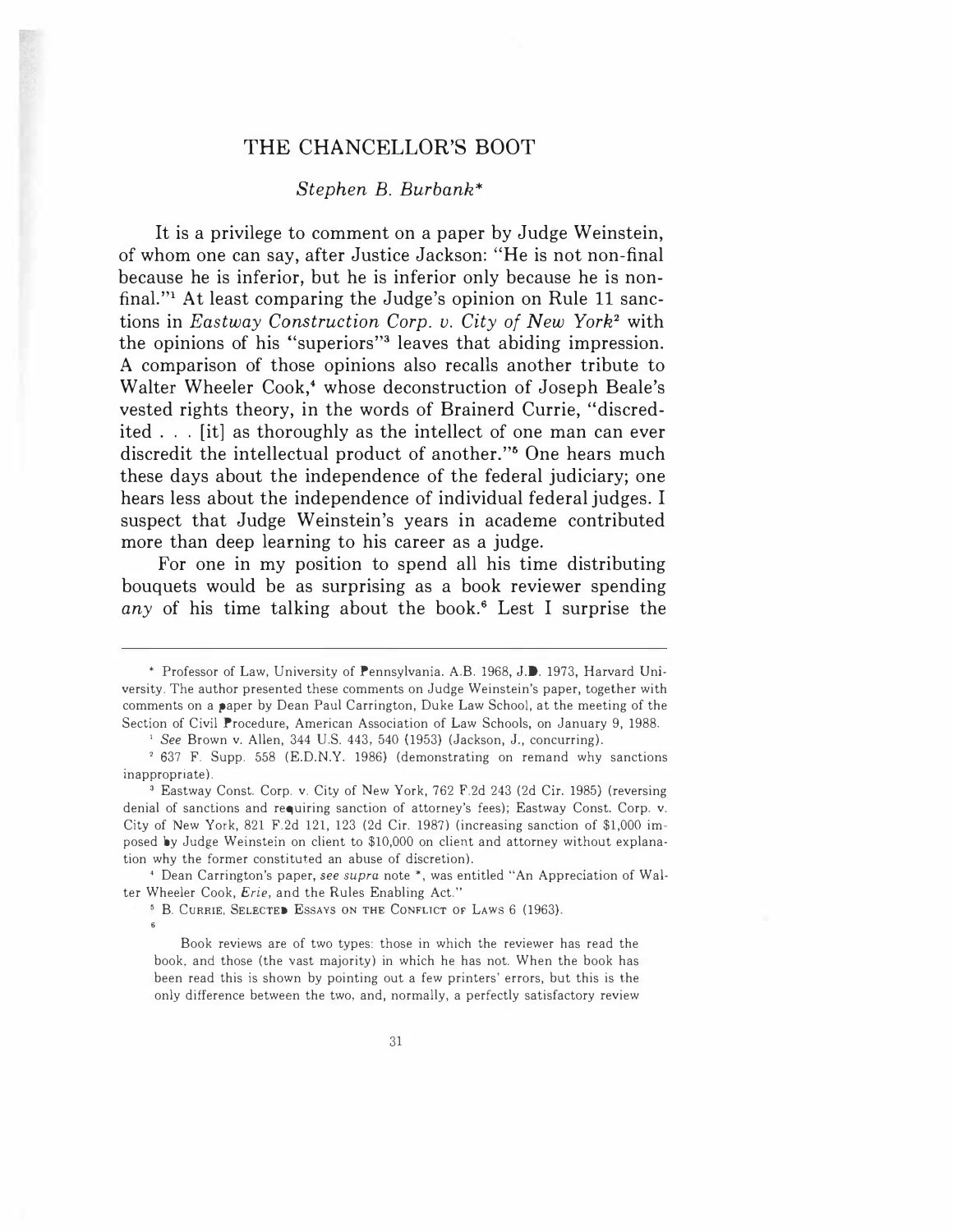reader, I will offer a few observations about Judge Weinstein's paper that are intended to suggest different perspectives, perspectives that may inform our thinking about the procedure of the future.

In his paper Judge Weinstein demonstrates both the powerful vision of justice that has marked his career as a judge and the practical vision of politics that has marked his career as a scholar. The paper raises, at least for me, the question whether the Judge has succeeded in reconciling those visions and, more important, whether they can and should be reconciled as we contemplate procedure for the twenty-first century.

Judge Weinstein indicates that, in his courtroom, "the federal rules are of little significance."7 He also chronicles various respects in which the system of open access that came to be associated with the Federal Rules of Civil Procedure has in recent years been modified, formally and informally, attributing a decline in "society's egalitarian consciousness"8 to "massive demographic, economic and sociological factors rather than the details of the Federal Rules."9 But, having earlier observed that "[j]udicial reform, though almost invisible, can have powerful secondary effects on society,"<sup>10</sup> he takes heart in the notion that "the inertia inherent in any procedural system, and the institutional structures which have an interest in maintaining the status quo, ensure that swift radical changes in procedure are unlikely."11 Finally, Judge Weinstein finds in the Federal Rules and *Erie* "useful windows into the personality of our legal system," which he defines as "compassion for people who claim to have been wronged, ... reliance on the good sense of judges, ... faith in the usefulness of lawyers, and, ultimately, ... optimistic confidence that the people will use their political institutions for what is right and decent."<sup>12</sup>

What we have here, I suggest, is a combination of personal

can be produced after a brief perusal of the Author's Preface, which is designed for just this purpose.

Anonymous, How to Become a Jurist, 7 J. Soc'v PUB. L. TCHRS. 129, 133 (1963).

<sup>&</sup>lt;sup>7</sup> Weinstein, The Ghost of Process Past: The Fiftieth Anniversary of the Federal Rules of Civil Procedure and Erie, 54 BROOKLYN L. REv. 1, 28 (1988).

 $\delta$  Id.

 $9$   $Id.$ 

 $10$  Id. at 2.

 $11$  *Id.* at 27.

<sup>&</sup>lt;sup>12</sup> *Id.* at 29-30.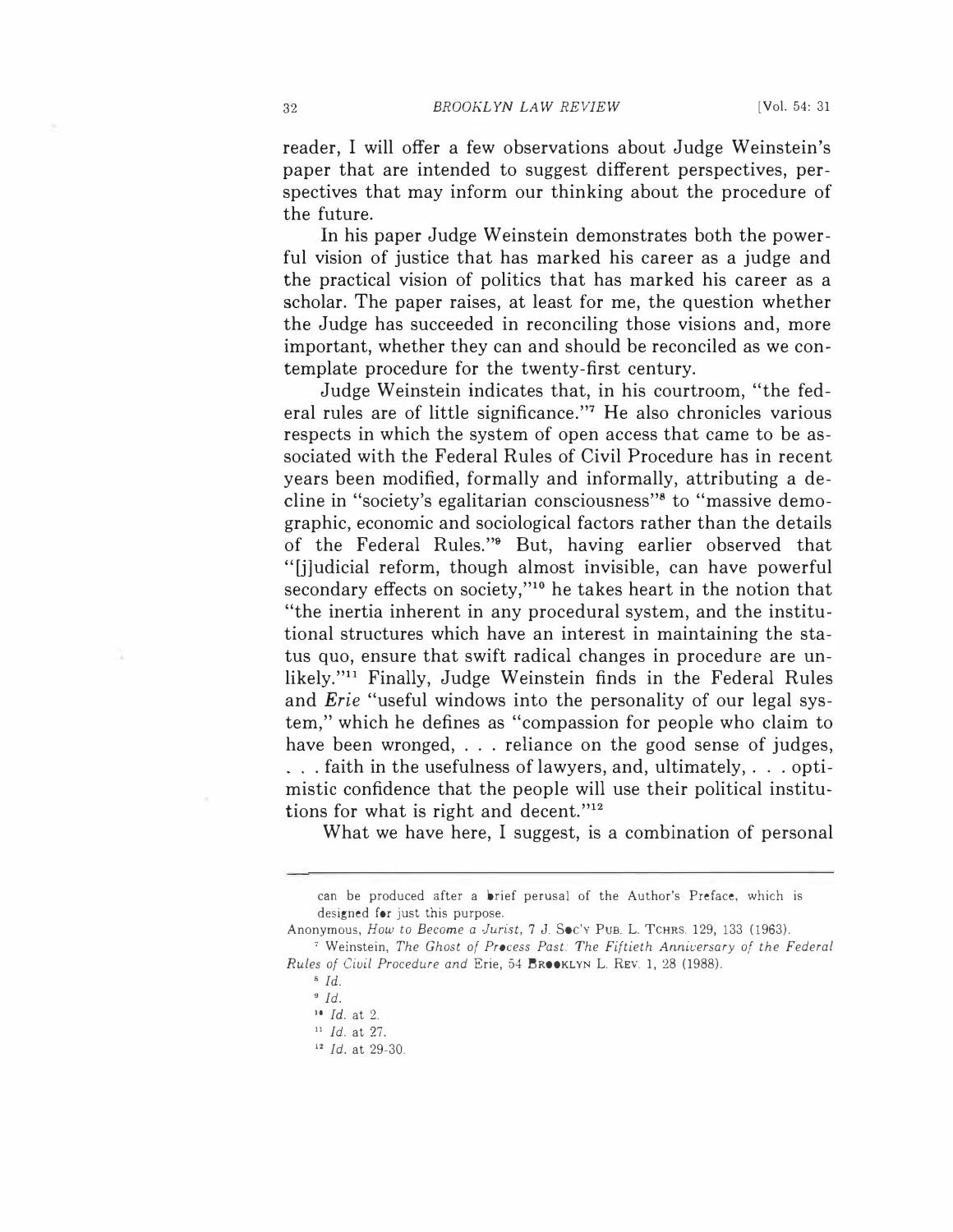politics and wishful thinking. To the extent that the Federal Rules are merely charters for discretionary decision-making,13 it is no surprise that they are of little significance in Judge Weinstein's courtroom  $-$  or in the courtroom of federal judges who do not share his politics. What reason have we to hope that, as judges of Jack Weinstein's sympathies are replaced by those whose interests lie elsewhere, "the personality of our legal system" he describes will not seem as remote as the history of the Rules Enabling Act? If indeed the courthouse door has been closed as a result of "demographic, economic and sociological  $factors''<sup>14</sup>$  - the economic part of that equation at least requires  $refinement$   $-$  are not more far-reaching modifications in attitudes towards litigation and towards individual rights assured?

A historical view hardly supports Judge Weinstein's description of "the personality of our legal system," but history does illuminate the tensions that are evident in his paper. How remarkable that individuals of such radically different politics as William Howard Taft and Charles Clark should have supported the bill that became the Rules Enabling Act. Grant that Clark would have been as unhappy as Judge Weinstein with recent developments, would Taft? I venture that Taft would have been pleased, both because those developments are consistent with what I understand of his politics<sup>15</sup> and because they have come about through exercises of power by judges, at times in the teeth of contrary legislation. In the field of procedure, Taft was largely responsible for ensuring that two personalities became one, as equity gobbled up common law.16 We should neither be surprised that, in this field, there are now almost as many personalities as there are federal judges, nor that what some chancellors have given, others are taking away.<sup>17</sup>

If only because we are seeing fewer and fewer judges like Jack Weinstein, perhaps we should take more seriously the duty

<sup>13</sup> See, e.g., Burbank, The Costs of Complexity (Book Review), 85 MICH. L. REV. 1463, 1473-76 (1987).

<sup>&</sup>lt;sup>14</sup> Weinstein, supra note 7, at 28.

<sup>&</sup>lt;sup>15</sup> See, e.g., Subrin, How Equity Conquered Common Law: The Federal Rules of Ciuil Procedure in Historical Perspectiue, 135 U. PA. L. REv. 909, 952-56 (1987); Burbank, Proposals to Amend Rule  $68 -$  Time to Abandon Ship, 19 U. MICH. J.L. REF. 425, 427 (1986).

<sup>&</sup>lt;sup>16</sup> See Burbank, The Rules Enabling Act of 1934, 130 U. PA. L. REV. 1015, 1069-76 (1982); Subrin, supra note 15, at 956-61.

<sup>&</sup>lt;sup>17</sup> Burbank, supra note 13, at 1470.